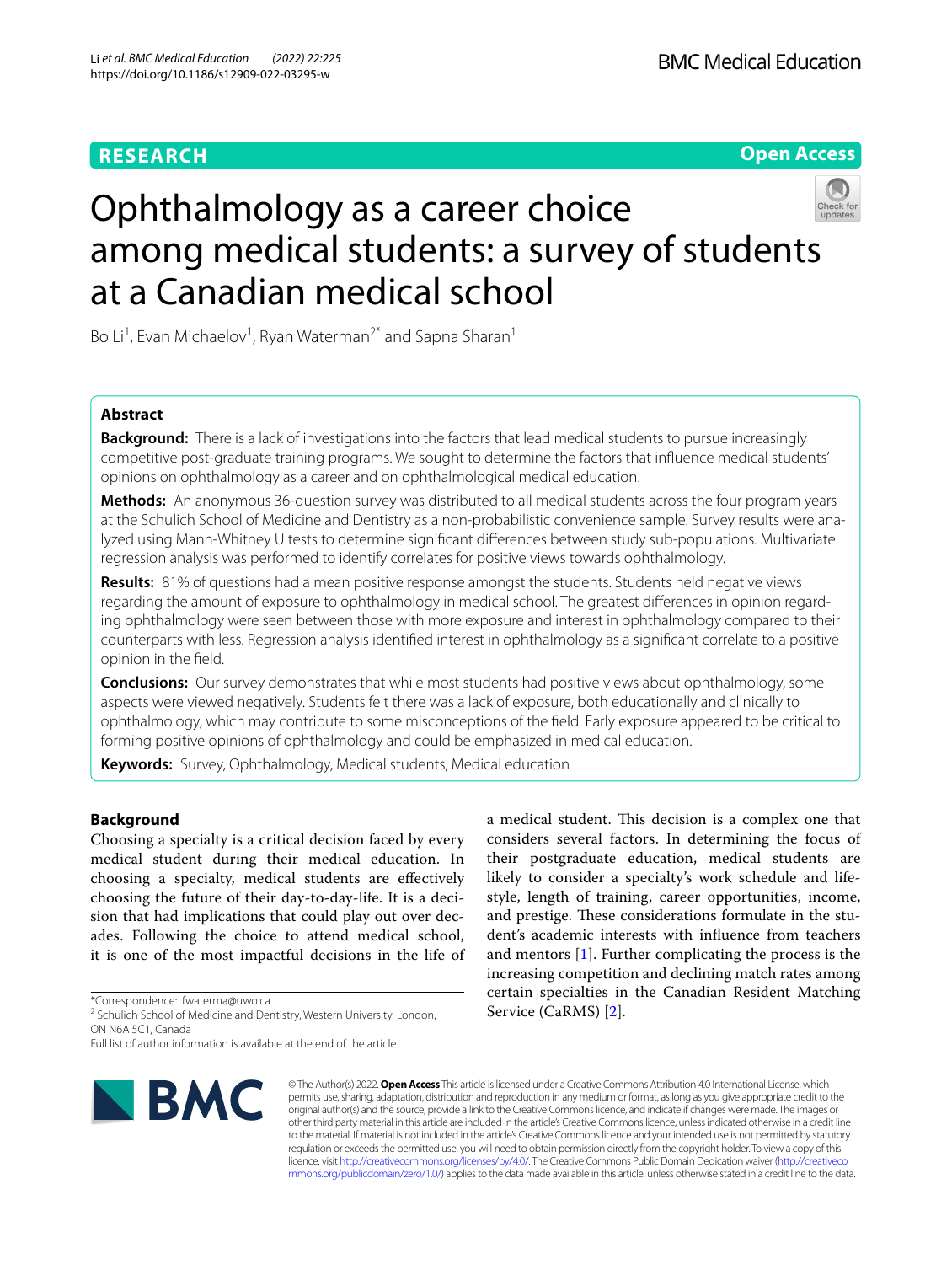To counter increasing competition, medical students are encouraged to develop a strong curriculum vitae (CV) through relevant clinical and research experiences. With limited time aside from the academic demands of medical school, students must seek out experiences in a targeted and efficient manner. Simply, there is not enough time to build a strong CV for all specialties. As a result, students must choose areas of interest early in their academic careers, or risk losing a competitive edge to other applicants.

One extrinsic factor that may play a role in students' choice of specialty to pursue is the exposure to that subject matter in their medical school curricula. Given the fnite time available, not all subjects receive the same degree of coverage during undergraduate medical courses. Smaller specialties, such as ophthalmology do not receive as much exposure as other, larger specialties [[3,](#page-7-2) [4\]](#page-7-3). With less exposure to ophthalmology, it may be harder for students to discover their interest in the specialty and there may be more opportunities for misconceptions to thrive. In either case, there exists the possibility that highly qualifed candidates will not be attracted to the profession.

Of interest in the following study are undergraduate medical students' perceptions of ophthalmology as a specialty, as well as the factors underlying the development of those perceptions. While many studies have examined the factors that infuence career choices in medicine, no such research has focused on ophthalmology specifcally [[5–](#page-7-4)[7](#page-7-5)]. To determine the state of research around students' opinions of medical specialties, a literature review was undertaken through PubMed and Google Scholar using terms including ophthalmology, perception, medical student, and undergraduate. In reviewing the existing literature, multiple publications were focused on assessing ophthalmological teaching at undergraduate and postgraduate levels  $[8-10]$  $[8-10]$  $[8-10]$ . Most of these papers focused on opinions at the post-graduate level and there was little attention to ophthalmology as a career choice. One paper by Linz et al. did address ophthalmology as a career but did so with a small target population and with a specifc focus on groups underrepresented in medicine [[11\]](#page-8-1). From our literature review, we determined there exists a gap in studies that assess medical students' perceptions of ophthalmology as a destination for residency. If potential negative perceptions and misconceptions among students were better understood, it may be possible to determine directions for correction. Furthermore, while our results are centred on ophthalmology, our process may have applicability to other specialties. Our fndings are specifc to ophthalmology, but a similar process could be used to investigate perceptions of other specialties. Developing a better understanding of students'

perceptions in the service of seeking out the best candidates for each postgraduate program is in the best interest of all stakeholders.

To this end, we developed a survey to investigate medical students' perception of ophthalmology as a specialty to better understand what leads students to choose or reject the specialty as a future career choice. If we can better understand what attracts students to ophthalmology, we may be able to better deliver education and information to recruit the candidates best suited for later practice.

## **Methods**

## **Survey preparation**

The survey was prepared and developed by Drs. Michaelov and Sharan on Qualtrics Software (Qualtrics, Provo, UT) and was approved by the Research Ethics Board of the University of Western Ontario before distribution (review reference 109,274–3087). Survey data was fully anonymized to maintain participant confidentiality. Consent was implied through response to the survey and participants were fully informed as to the intended use of the data. The survey was constructed using previous medical career perception surveys [\[12](#page-8-2), [13](#page-8-3)], and was created in two divisions. These past surveys went through multiple iterations during a process of validation. They were trialled for comprehensiveness and appropriateness using input from medical students to determine validity. Our survey was developed based on items selected for these preceding surveys of medical student opinions. In particular, the items chosen for this survey overlap with those developed for a survey assessing choices around family medicine [[5\]](#page-7-4). While the items were applied to a diferent specialty in that case, they were subject to a rigorous analysis to determine grouping as factors which infuence career choice in medicine.

The first section was composed of 7 respondent demographic questions. These included age, gender, medical training level, the presence of a physician in the immediate family, any friends or family that were employed as ophthalmologists, level of previous exposure to ophthalmology, as well as interest in ophthalmology as a career. Previous exposure to ophthalmology was specifcally defned as having a family member or friend practicing as an ophthalmologist. Beyond this specifcation, exposure was left to the respondent to determine if they felt they had been exposed to the profession. The second portion of the survey was composed of 36 questions related specifically to ophthalmology. This section is loosely subdivided into 6 felds covering lifestyle, culture, prestige, hospital orientation, and scope of practice of an ophthalmology career, as well as ophthalmology as a subject in medical school. The questions posed in the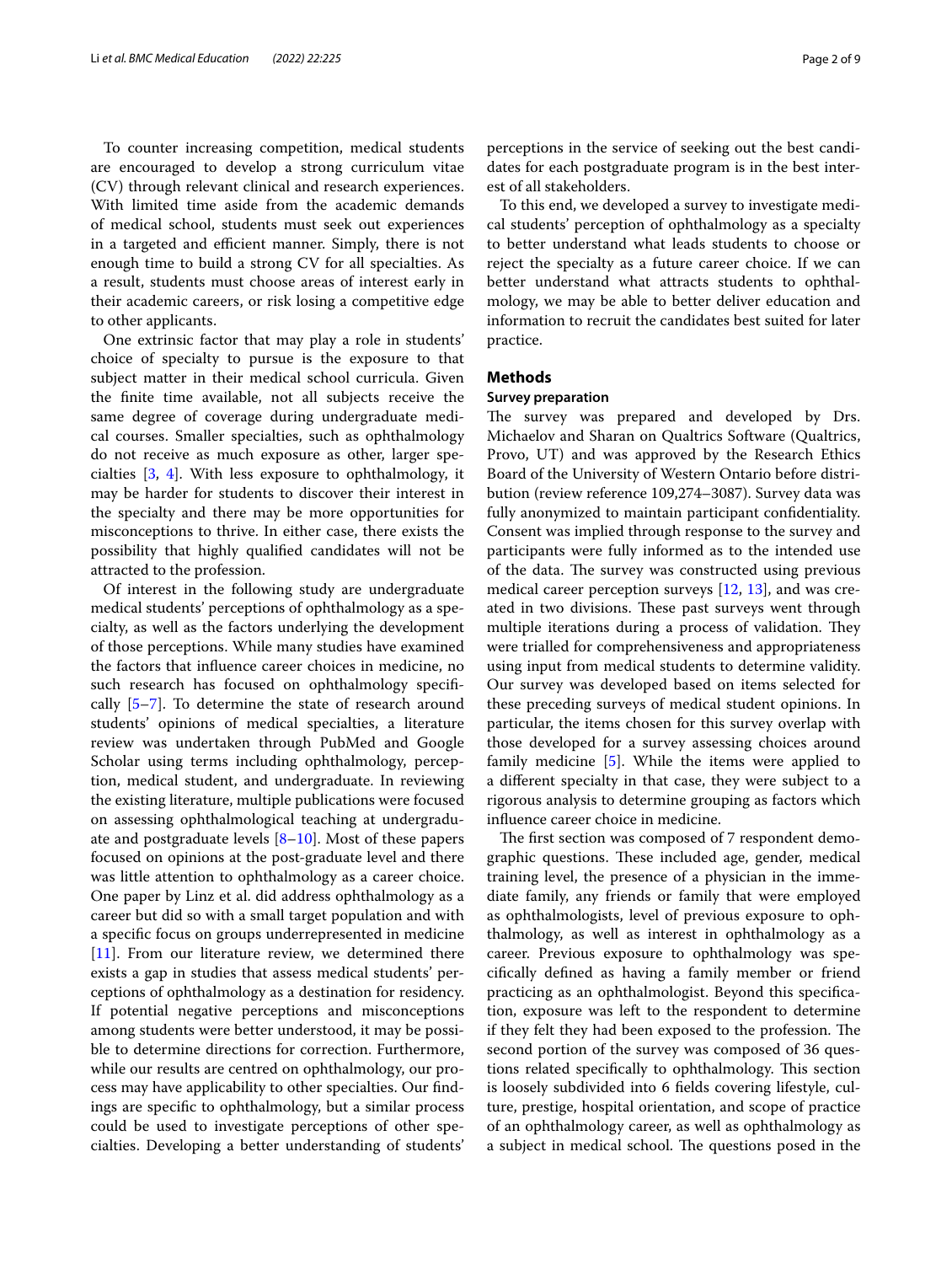second portion of the survey were phrased as statements (Table [1](#page-2-0)). Participants judged the statements via 7-point Likert scale, with 1 representing "strongly disagree", and 7 representing "strongly agree." The intervening choices represented opinions between the extremes. Questions that were deemed as subjective were not included in the regression analysis regarding the overall opinion of the specialty.

## **Survey Population**

The anonymous online survey was distributed to all medical students (Year 1 to Year 4) of the 2016/17 academic year at the Schulich School of Medicine and Dentistry at Western University (London, Ontario, Canada). Distribution was completed via email and online forums. A follow-up reminder email was sent 1 week following the frst to increase the response rate. Survey responses were taken between the dates of July 27, 2017, and August 18, 2017. Only fully completed surveys were included in the analysis. To briefy comment on the group of students who responded to the survey, we can infer that they have some pre-existing opinions on ophthalmology as a specialty. Participation was optional and it was made clear that the survey's focus was opinions on ophthalmology. As such, it follows that those who participated had some degree of pre-existing opinion toward ophthalmology.

#### <span id="page-2-0"></span>**Table 1** Survey Questions

Q1 What is your age?

Q2 What is your gender?

Q3 What level of medical training were you at during the 2016/17 academic year?

Q4 Do you have an immediate family member (sibling, parent) that is a physician?

Q5 Do you have a relationship (family member, friend, etc.) that is an Ophthalmologist?

Q6 Have you had any previous exposure to Ophthalmology?

Q7 Do you have any interest in Ophthalmology as a career?

Q1 \*The work hours required for a career in Ophthalmology are ideal.

Q2 \*Ophthalmology affords a very flexible career within medicine (many different scopes of practice available within the feld).

Q3 \*Ophthalmology affords personal flexibility outside of medicine (hobbies, etc.).

Q4 \*An Ophthalmologist has a good lifestyle compared to other medical specialties.

Q5 \*Ophthalmologists are very satisfed with their careers.

Q6 \*The residency length required for Ophthalmology is optimal.

Q7 \*The lifestyle afforded to Ophthalmology residents would be considered good overall.

Q8 Ophthalmology has an appropriate distribution of both male and female staf.

Q9 Ophthalmologists, in general, are approachable individuals for students.

Q10 Ophthalmologists, in general, are approachable individuals for patients.

Q11 Ophthalmology has an appropriate distribution of both male and female residents.

Q12 Ophthalmology residents, in general, are approachable individuals for students.

Q13 Ophthalmology residents, in general, are approachable individuals for patients.

Q14 \*Ophthalmologists are able to create long-term relationships with patients in their practice.

Q15 Ophthalmologists serve a diverse patient population.

Q16 \*Ophthalmology patients are often very satisfed with their care and results from treatment.

Q17 Ophthalmology is a very competitive specialty to enter.

Q18 \*Ophthalmology is seen as a prestigious specialty amongst physicians.

Q19 Ophthalmologists are, in general, very humble.

Q20 \*Ophthalmologists are, in general, very intelligent.

Q21 \*Ophthalmology has a good mix of urgent and chronic care.

Q22 \*Ophthalmology has a good ratio of inpatient to outpatient care.

Q23 Ophthalmology, in general, experiences quick results with their treatment interventions.

Q24 \*Ophthalmology has good interaction with other specialties (there are no feelings of isolation

as an Ophthalmologist).

Q25 \*There are adequate job opportunities for graduating Ophthalmologists.

Q26 \*Ophthalmologists do not have a difficult practice to maintain.

Q27 \*Ophthalmologists have a wide range of practice.

Q28 \*Ophthalmologists have a substantial impact on patient quality of life.

Q29 \*Ophthalmologists have an excellent balance between clinic and operating room time.

Q30 \*There is a substantial role for research in the Ophthalmology specialty.

Q31 You have had good exposure to the feld of Ophthalmology in medical school.

Q32 Concepts relevant to the field of Ophthalmology have been easy to grasp.

Q33 You have found the Ophthalmology material presented in medical school to be interesting and stimulating.

Q34 You believe the teaching you have received in regard to Ophthalmology has been relevant to your clinical experience.

Q35 Ophthalmology is not an exclusive specialty and is not restricted to the health of the eye.

Q36 Ophthalmology staff are generally intense personalities.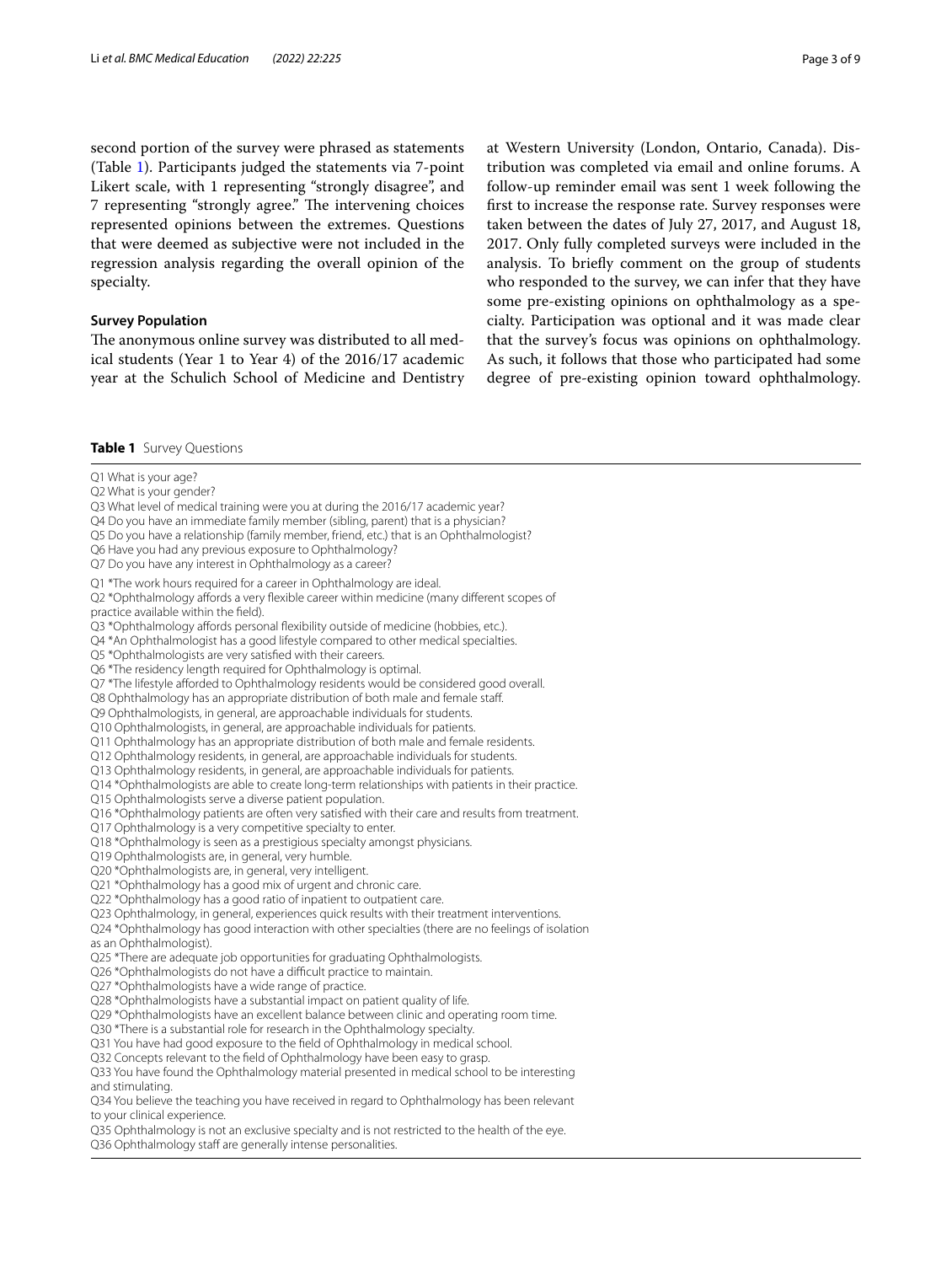However, we are limited in what inferences we can make about the perceptions of the remaining population who did respond to our survey.

## **Statistical Analysis**

Responses collected from Qualtrics servers were imported into SPSS (IBM) for data analysis. Survey demographics were recorded, and mean response values with standard deviation (SD) were calculated for each survey question for both overall and subgroup responses. To determine signifcant diferences in responses of various demographic groups, Mann-Whitney U tests were performed for gender, previous exposure to ophthalmology, interest in ophthalmology as a career, whether a family member was a physician, and whether the individual had a family member or friend that was employed as an ophthalmologist. Medical students were separated as junior (undergraduate years 1 and 2) and senior (undergraduate years 3 and 4) medical students for analysis.

Regression analysis was performed with a multivariate linear regression model, as well as univariate linear regression analysis for comparison and verifcation of variables determined to be signifcant. Only a subset of questions determined to be less subjective was used for regression analysis, to best represent an appropriate evaluation of an individual's opinion of ophthalmology. The questions used for regression analysis are denoted with an asterisk in Table [1](#page-2-0). Survey scores used for this analysis were presented as a percentage of the highest possible score to assist with clarity.

## **Results**

One hundred thirty-fve completed surveys were received out of 680 medical students at Western University with access to the survey, for a response rate of 20%. The full demographics can be seen in Table [2.](#page-3-0)

Comparison of genders demonstrated signifcantly higher ratings by females for the perceived level of prestige of ophthalmologists (*P*<0.01) and the perceived level of work intensity of ophthalmologists ( $p < 0.05$ ).

Survey responders with physician(s) as family members had signifcantly greater responses for simplicity of ophthalmology concepts and interest in the material ( $p$ <0.04 and  $p$ <0.04 respectively). Responders with family and friends who are (and/or were) ophthalmologists perceived staff physicians as having greater career flexibility  $(p < 0.03)$ , better relationships with their patients  $(p<0.01)$ , and a wider range of clinical practice  $(p<0.01)$ . Additionally, these respondents perceived ophthalmologists as having a greater positive impact on patient quality of life  $(p<0.05)$  and practising with a preferable balance of time in clinic to time in the operating room  $(p < 0.05)$ .

<span id="page-3-0"></span>**Table 2** Student demographics and characteristics ( $n = 135$ )

| Gender (%)                           |              |
|--------------------------------------|--------------|
| Male                                 | 76 (56.3%)   |
| Female                               | 58 (43.0%)   |
| Non-Binary/Third Gender              | 1(0.7%)      |
| Age (SD)                             | 25.34 (2.18) |
| Med School Year (%)                  |              |
| M1                                   | 31 (23%)     |
| M <sub>2</sub>                       | 33 (25%)     |
| M <sub>3</sub>                       | 54 (40%)     |
| M4                                   | 16 (12%)     |
| Family Member Physician (%)          |              |
| Yes                                  | 19 (14%)     |
| No                                   | 116 (86%)    |
| Family or Friend Ophthalmologist (%) |              |
| Yes                                  | 6(4%)        |
| No                                   | 129 (96%)    |
| Previous Exposure (%)                |              |
| Yes                                  | 30 (22%)     |
| No                                   | 105 (78%)    |
| Interest in Ophthalmology (%)        |              |
| Yes                                  | 11 (8%)      |
| No                                   | 124 (92)     |

SD Standard deviation

Looking at senior medical students who responded to the survey, other signifcant fndings emerge. Upperyear students perceived ophthalmology staff physicians as humble  $(p<0.04)$  and highly approachable for students and patients alike  $(p<0.01)$ . Senior students also perceived ophthalmology residency programs to feature favourable gender distribution  $(p<0.04)$ . In terms of unfavourable perceptions, senior students indicated the low ratio of inpatients to outpatients as a negative aspect of the profession  $(p < 0.02)$ .

Students with exposure to ophthalmology responded signifcantly higher on the Likert scale for 8 questions. These questions included staff approachability for students ( $p$ <0.01) and patients ( $p$ <0.01), resident approachability for students  $(p < 0.03)$  and patients  $(p < 0.04)$ , the humility of ophthalmologists  $(p<0.05)$ , distribution of urgent and non-urgent care  $(p<0.04)$ , impact on patient quality of life  $(p<0.01)$ , and clinic to operating room balance  $(p < 0.04)$ .

Lastly, an individual's interest in ophthalmology as a career carried a substantial correlation with a positive response to the survey. Of students who wished to pursue ophthalmology, career fexibility (*p*<0.05), resident approachability for patients  $(p<0.04)$ , patient relationships formed as an ophthalmologist  $(p<0.01)$ , patient diversity of an ophthalmologist (*p*<0.01), humility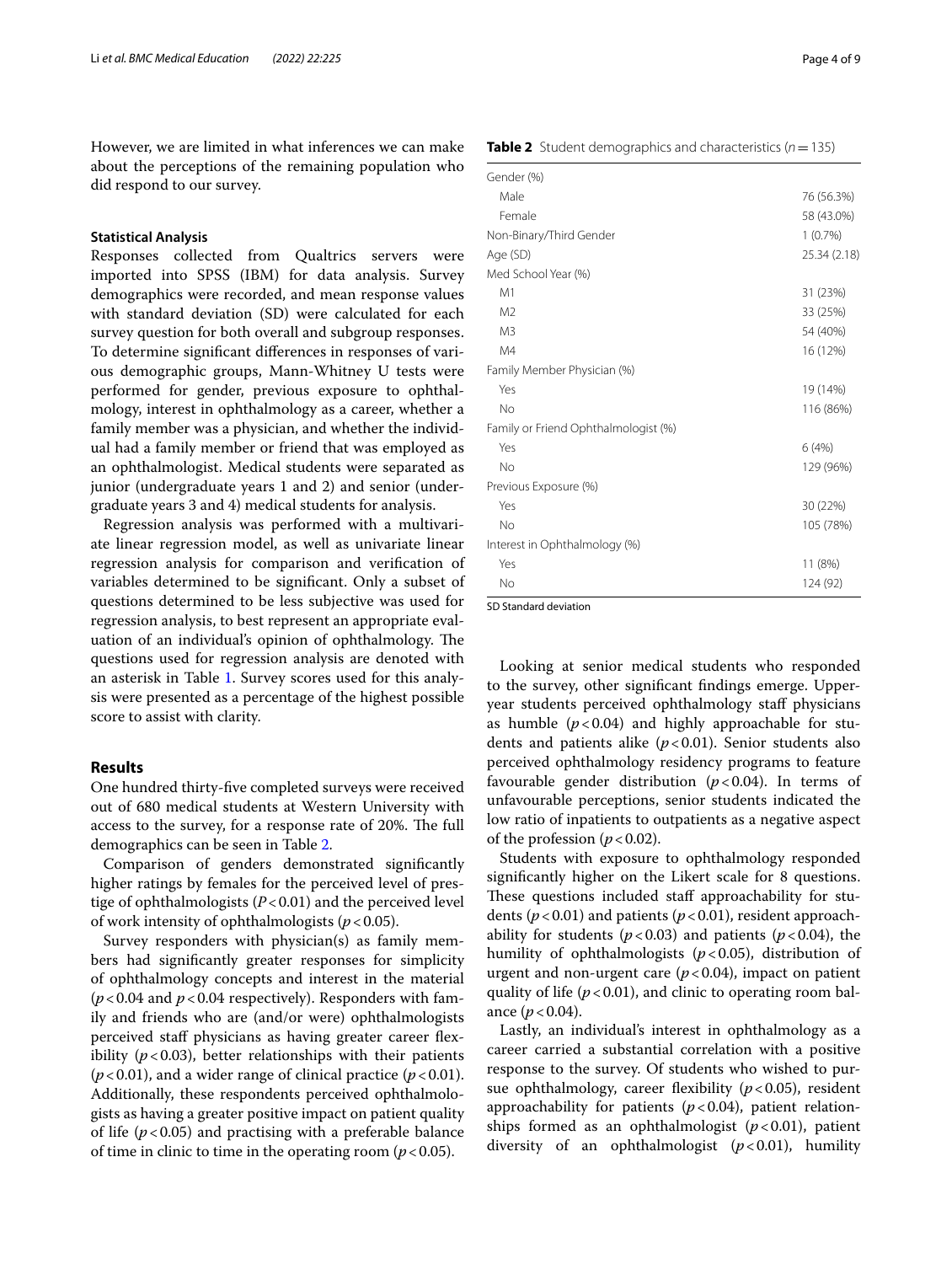( $p$ <0.05), inpatient to outpatient ratio ( $p$ <0.01), range of practice  $(p < 0.02)$ , and clinic to operating room ratio (*p*<0.03) all scored signifcantly higher on average on the Likert scale than those with less interest. Full results can be seen in Tables [3](#page-4-0) and [4.](#page-5-0)

Multivariate linear regression analysis included all 7 patient characteristics gathered in the frst portion of the survey. No equation of signifcance was found, however "interest in ophthalmology" was determined to be a signifcant variable that afected overall opinion on

<span id="page-4-0"></span>**Table 3** Survey responses of those with and without exposure and interest

| Factor, mean (SD)                              | Overall     | Previous exposure | No Exposure | P-value | Interest    | No interest | P-value |
|------------------------------------------------|-------------|-------------------|-------------|---------|-------------|-------------|---------|
| Lifestyle                                      |             |                   |             |         |             |             |         |
| Work hours <sup>a</sup>                        | 5.39 (1.22) | 5.43(1.33)        | 5.37 (1.20) | 0.653   | 5.64(1.36)  | 5.36(1.21)  | 0.307   |
| Career Flexibility <sup>a</sup>                | 4.22(1.61)  | 4.43(1.85)        | 4.16 (1.54) | 0.330   | 5.09 (1.97) | 4.15(1.56)  | 0.042   |
| Personal Flexibility <sup>a</sup>              | 5.58(1.16)  | 5.67(1.06)        | 5.55(1.18)  | 0.740   | 5.72(1.10)  | 5.56(1.16)  | 0.662   |
| Lifestyle <sup>a</sup>                         | 5.79(1.14)  | 5.90(1.06)        | 5.76(1.16)  | 0.648   | 6.00(1.00)  | 5.77(1.15)  | 0.605   |
| Career Satisfaction <sup>a</sup>               | 5.30(1.22)  | 5.20(1.50)        | 5.33(1.14)  | 0.939   | 5.54(0.82)  | 5.28(1.25)  | 0.544   |
| Residency Length <sup>a</sup>                  | 4.67(1.12)  | 4.57(1.48)        | 4.70 (1.00) | 0.866   | 4.81(1.17)  | 4.65(1.12)  | 0.399   |
| Residency Lifestyle <sup>a</sup>               | 5.07(1.32)  | 5.10(1.45)        | 5.06(1.28)  | 0.761   | 5.18(1.54)  | 5.06(1.30)  | 0.588   |
| Culture                                        |             |                   |             |         |             |             |         |
| <b>Staff Gender Distribution</b>               | 4.04(1.10)  | 4.23(1.30)        | 3.99(1.03)  | 0.415   | 3.73(1.35)  | 4.07 (1.08) | 0.435   |
| Staff Approachability - Students               | 4.47(1.51)  | 5.00(1.62)        | 4.32 (1.44) | 0.009   | 4.91 (1.70) | 4.44 (1.49) | 0.241   |
| Staff Approachability - Patients               | 4.75(1.14)  | 5.33(1.12)        | 4.58 (1.09) | < 0.001 | 5.36 (1.29) | 4.69(1.11)  | 0.105   |
| Resident Gender Distribution                   | 4.15 (0.89) | 4.30(1.21)        | 4.10(0.77)  | 0.283   | 4.18(1.25)  | 4.15(0.85)  | 0.477   |
| Resident Approachability - Students            | 4.81 (1.37) | 5.23(1.52)        | 4.69 (1.30) | 0.029   | 5.45 (1.04) | 4.75 (1.38) | 0.093   |
| Resident Approachability - Patients            | 4.84 (1.01) | 6.17(1.21)        | 4.74 (1.04) | 0.030   | 5.64(1.12)  | 4.77(1.06)  | 0.016   |
| Patient Relationships <sup>a</sup>             | 4.13 (1.43) | 4.50(1.63)        | 4.03 (1.35) | 0.124   | 5.55 (1.29) | 4.01 (1.38) | 0.002   |
| Patient Diversity                              | 4.67 (1.38) | 4.77(1.43)        | 4.65(1.37)  | 0.539   | 5.73(1.10)  | 4.58 (1.37) | 0.008   |
| Patient Satisfaction <sup>a</sup>              | 5.17(1.14)  | 5.37(1.25)        | 5.11(1.10)  | 0.154   | 5.64(1.12)  | 5.13(1.13)  | 0.188   |
| Intensity                                      | 4.15 (1.05) | 3.97 (1.03)       | 4.20 (1.06) | 0.566   | 4.09(1.14)  | 4.15(1.05)  | 0.958   |
| Prestige                                       |             |                   |             |         |             |             |         |
| Competitiveness                                | 6.46(1.03)  | 6.33(1.15)        | 6.50(0.99)  | 0.180   | 6.73(0.47)  | 6.44(1.06)  | 0.501   |
| Prestige <sup>a</sup>                          | 5.19(1.54)  | 5.00(1.51)        | 5.24(1.55)  | 0.360   | 5.09(1.22)  | 5.19(1.57)  | 0.541   |
| Humility                                       | 3.42 (1.25) | 3.83 (1.05)       | 3.30(1.29)  | 0.047   | 4.27 (1.35) | 3.35(1.22)  | 0.042   |
| Intelligence <sup>a</sup>                      | 4.90(1.13)  | 5.13(1.22)        | 4.84(1.10)  | 0.128   | 5.36(1.12)  | 4.86(1.13)  | 0.216   |
| Role in Research <sup>a</sup>                  | 5.41 (1.22) | 5.57(1.36)        | 5.37 (1.18) | 0.293   | 6.00(1.10)  | 5.36(1.22)  | 0.081   |
| <b>Scope of Practice</b>                       |             |                   |             |         |             |             |         |
| Mix of Urgent and Non-Urgent Care <sup>a</sup> | 4.38 (1.34) | 4.80(1.47)        | 4.26 (1.29) | 0.033   | 5.00(1.61)  | 4.32(1.31)  | 0.125   |
| Inpatient-Outpatient Ratio <sup>a</sup>        | 3.71(1.37)  | 3.83(1.68)        | 3.67(1.27)  | 0.686   | 5.09(1.58)  | 3.59 (1.28) | < 0.001 |
| Rapid Patient Results                          | 5.19(1.11)  | 5.30 (1.42)       | 5.15(1.02)  | 0.160   | 5.36(1.21)  | 5.17(1.11)  | 0.575   |
| Range of Practice <sup>a</sup>                 | 3.90 (1.30) | 3.93(1.41)        | 3.90 (1.28) | 0.836   | 4.91 (1.58) | 3.81 (1.24) | 0.019   |
| Impact on Patient QoL <sup>a</sup>             | 5.81(1.15)  | 6.27(1.08)        | 5.69(1.14)  | 0.005   | 6.36(1.03)  | 5.77(1.15)  | 0.057   |
| Clinic - OR Balance <sup>a</sup>               | 4.73 (1.12) | 5.10(1.32)        | 4.62 (1.04) | 0.031   | 5.55(1.37)  | 4.65(1.07)  | 0.022   |
| <b>Hospital Orientation</b>                    |             |                   |             |         |             |             |         |
| Specialty Interaction <sup>a</sup>             | 3.52 (1.20) | 3.60(1.45)        | 3.50(1.12)  | 0.839   | 4.00 (1.84) | 3.48(1.12)  | 0.271   |
| Adequate Job Opportunities <sup>a</sup>        | 3.92 (1.30) | 4.10(1.25)        | 3.87(1.29)  | 0.473   | 4.27 (1.85) | 3.89(1.24)  | 0.423   |
| Practice Maintenance <sup>a</sup>              | 4.17 (1.35) | 4.23 (1.33)       | 4.15 (1.36) | 0.685   | 4.09 (1.64) | 4.18 (1.33) | 0.656   |
| Subject material                               |             |                   |             |         |             |             |         |
| Exposure in Medical School                     | 2.90(1.40)  | 3.53(1.60)        | 2.72(1.30)  | 0.012   | 2.18(0.98)  | 2.97(1.41)  | 0.082   |
| Concept Simplicity                             | 4.06(1.31)  | 4.33(1.37)        | 3.98 (1.29) | 0.245   | 4.36 (1.03) | 4.03(1.33)  | 0.409   |
| Interesting Material                           | 4.26 (1.42) | 4.77(1.41)        | 4.11(1.40)  | 0.027   | 4.73 (1.56) | 4.22(1.41)  | 0.298   |
| Relevance of Material                          | 4.56 (1.30) | 5.13(1.11)        | 4.39(1.31)  | 0.008   | 4.45 (0.93) | 4.56(1.33)  | 0.671   |
| Applicability of Material                      | 3.27(1.32)  | 3.50 (1.28)       | 3.20(1.33)  | 0.205   | 3.27 (1.49) | 3.27(1.31)  | 0.997   |

a Denotes questions used for regression analysis. *SD* Standard deviation, *QoL* Quality of life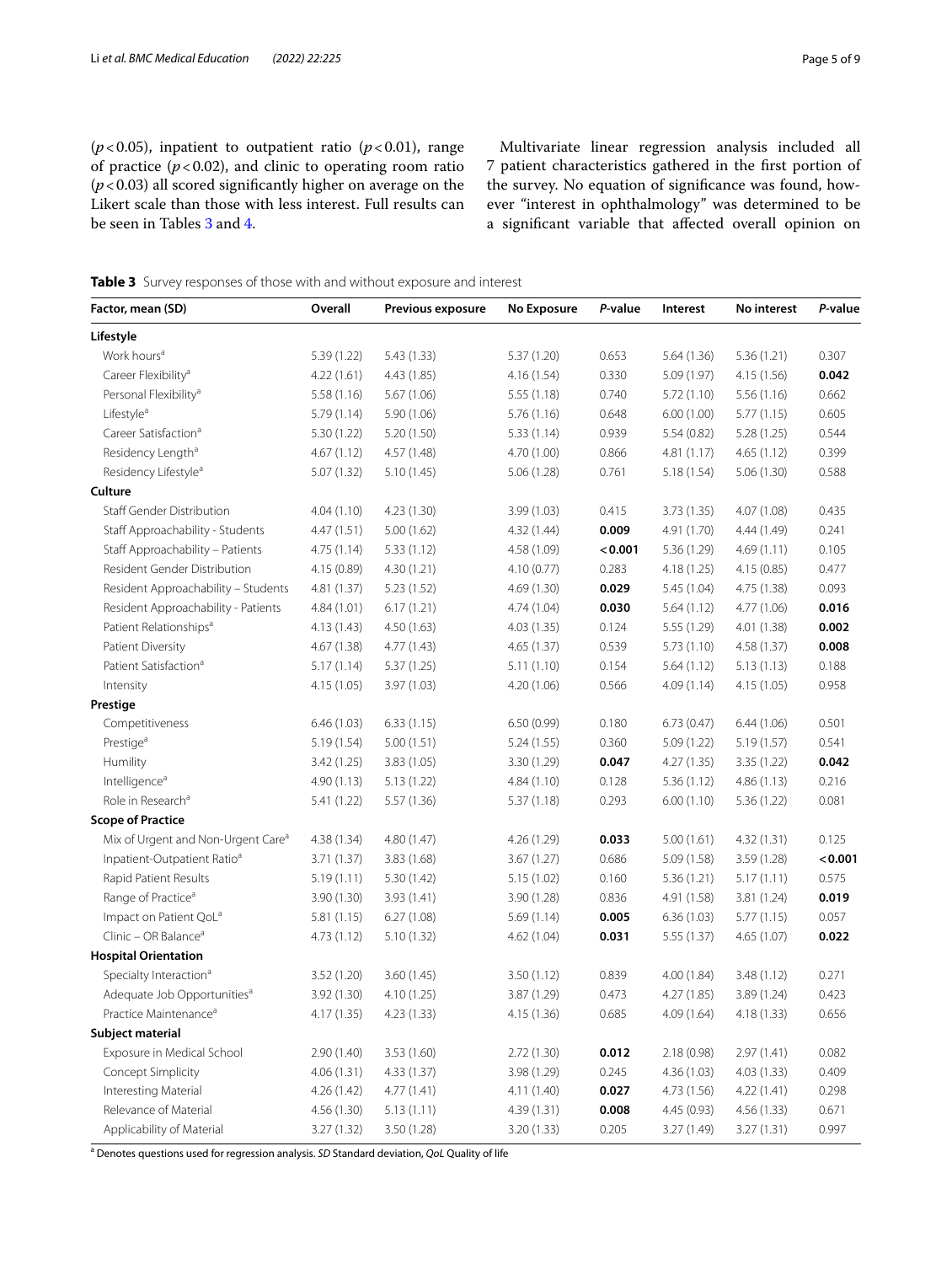<span id="page-5-0"></span>**Table 4** Adjusted survey scores of corresponding student characteristics (*n*=134)

| Total (SD)                            | 68.0% (9.5%)  |
|---------------------------------------|---------------|
| Gender (SD)                           |               |
| Male                                  | 68.2% (10.5%) |
| Female                                | 67.6% (8.0%)  |
| Med School Year (SD)                  |               |
| M1                                    | 65.5% (9.5%)  |
| M <sub>2</sub>                        | 70.1% (8.2%)  |
| M <sub>3</sub>                        | 68.6% (7.9%)  |
| M4                                    | 65.9% (15%)   |
| Family Member Physician (SD)          |               |
| Yes                                   | 69.7% (7.6%)  |
| No                                    | 67.7% (9.7%)  |
| Family or Friend Ophthalmologist (SD) |               |
| Yes                                   | 73.3% (9.6%)  |
| No                                    | 67.7% (9.7%)  |
| Previous Exposure (SD)                |               |
| Yes                                   | 70.4% (12.3%) |
| No                                    | 67.3% (8.5%)  |
| Interest in Ophthalmology (SD)        |               |
| Yes                                   | 75% (10.6)    |
| <b>No</b>                             | 67.3% (9.2%)  |

*SD* Standard deviation

<span id="page-5-1"></span>**Table 5** Multivariate logistic regression analysis of factors associated with a positive perception of Ophthalmology

| Factor                                   | n            | Standardized B P value |       |
|------------------------------------------|--------------|------------------------|-------|
| Age (SD)                                 | 25.34 (2.18) | $-0.120$               | 0.196 |
| Gender (Male, %)                         | 76 (56.3%)   | $-0.020$               | 0.827 |
| Medical School Year (Senior, %)          | 70 (52.2%)   | 0.121                  | 0.214 |
| Family Member Physician (%)              | 19 (14%)     | 0.042                  | 0.628 |
| Family or Friend Ophthalmolo-<br>qist(%) | 6(4%)        | 0.110                  | 0.212 |
| Exposure (%)                             | 30 (22%)     | 0.081                  | 0.360 |
| Interest (%)                             | 11 (8%)      | 0.218                  | 0.016 |

*SD* Standard Deviation

ophthalmology (F (7,126)=1.76, *p*<0.05, with an R2 of 0.089). The average score of all students on the adjusted survey score, which included only the questions listed with an asterisk in Table [1](#page-2-0) was  $68.0 \pm 9.5\%$  of the total possible score. Multivariate regression analysis results can be seen in Table [5.](#page-5-1)

As a surrogate for the students' opinion of ophthalmology, simple linear regression analysis predicted interest in ophthalmology as having a signifcant relationship (F  $(1,132) = 6.782, p < 0.011$ ) with the adjusted survey score, with an R2 of 0.049. The expected survey score increases

by 7.6% when the student is interested in ophthalmology as a career. No other simple linear regression analysis revealed any signifcant relationships.

Most students felt positive about ophthalmology as a specialty in general, as indicated by more than 80% of respondents who selected a positive statement on the 7-point Likert scale (a score of 5, 6, or 7). Aspects of ophthalmology that were particularly well-perceived by the study population included personal fexibility and lifestyle.

## **Discussion**

Ophthalmology is often perceived as one of the more fexible surgical specialties amongst the medical community [\[11](#page-8-1)]. However, according to previous Canadian Medical Association (CMA) surveys, which is a resource often frequented by medical students when looking into potential career choices, an ophthalmologist's workweek, excluding call, sits at approximately 50.2h. This is comparable to surgical specialties such as general surgery (54.3h) and orthopedics (50.9h) [\[5](#page-7-4)]. Call commitments of ophthalmologists also appear to be more burdensome than currently perceived by students, with up to 25% of physician respondents reporting being on-call between 120 and 240h every month [\[14](#page-8-4)].

However, these statistics may be misleading due to several factors. First of which would be the diference between subspecialties within the feld of ophthalmology. For example, a retina specialist may be expected to be on call more than a general ophthalmologist, depending on the coverage schedule in the area. Furthermore, academic and community practices should be diferentiated. While community physicians may be tasked with call for a greater amount of time, it is likely they would have a much less onerous patient load. Further discussion with students on the expectations of a career in ophthalmology would facilitate a better understanding of the ophthalmologist's duties and work commitments.

Survey results were assessed to determine which characteristics infuenced certain perceptions of ophthalmology as a career. The least influential characteristic appeared to be gender, which had signifcant diferences in responses on the perceived approachability of ophthalmologists and level of prestige associated with a career in ophthalmology. Previously, ophthalmology has held a signifcant gender imbalance, as demonstrated by the 75% male predominance amongst all ophthalmologists. However, ophthalmologists under 35 are closer to an even gender distribution according to recent CMA data [\[15](#page-8-5)].

Our survey results demonstrated a more favourable opinion of ophthalmology as a profession among students with prior exposure to the field. The differences are quite substantial between the two groups, with 11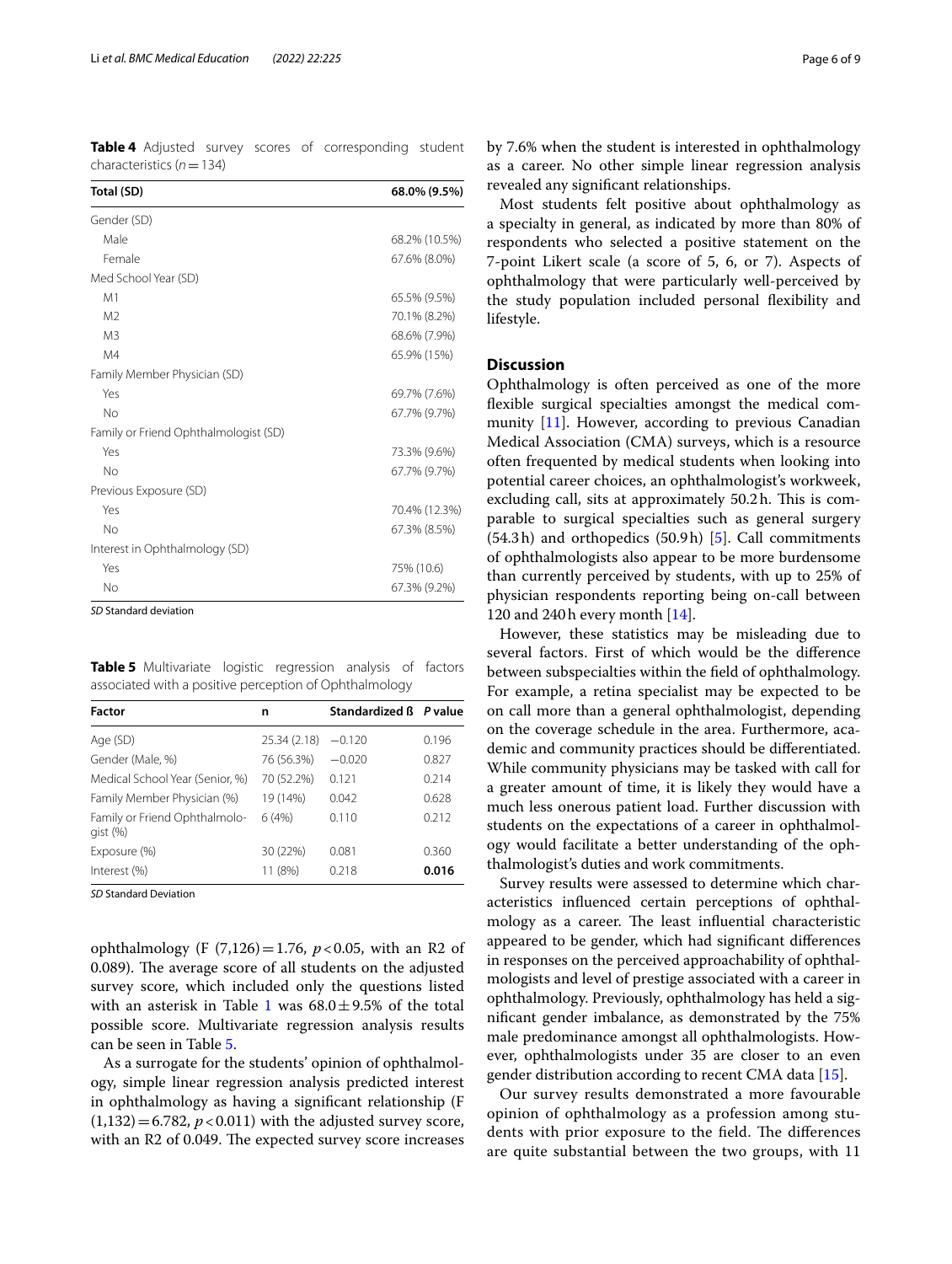of 36 questions (31%) registering signifcantly diferent responses. Of these diferences, most occur within the domains of culture, scope of practice, and whether they enjoyed the subject material/physiological concepts related to ophthalmology. There is more to elucidate in future studies around exposure and there is ambiguity as to what a respondent considered as exposure to ophthalmology, aside from having a family member or friend practicing ophthalmology. It may be worth determining what types of exposures lead to the most positive perceptions in future studies. Interestingly, this fnding overlaps with the results reached by Kim et al. in their assessment of urology [\[13](#page-8-3)].

The most intuitive of these differences is related to the subject material domain. Those who have had prior exposure would be more likely to form a working relationship with the concepts and physiology related to the feld, which would naturally result in a stronger grasp of the relevant educational material during lecture/ self-study. Furthermore, it was more likely their interest in the material has or will lead them to pursue an elective in the specialty, and better understand the role of ocular health as part of an individual's overall wellness. Additionally, frst-hand experience could reduce the opinions of the feld based on unreliable sources of information about the profession.

These positive opinions were mirrored by the improved responses seen by those with family members or friends that are or were previously practicing ophthalmologists. Again, these individuals would have had exposure to the feld, albeit indirectly, and would likely have a better understanding of ophthalmology as a profession. Therefore, promoting and increasing early exposure to ophthalmology among medical students would potentially improve overall interest in the feld, or at the very least allow a better understanding of whether ophthalmology might be right for them.

A student's interest in ophthalmology was another important factor that infuenced one's opinion of the field. Those interested in ophthalmology displayed higher scores for opinions of both patient relationships and patient diversity. Although these topics are subjective, it appears as though those interested in ophthalmology appreciated the patient populations that are typical in an ophthalmology practice and the physicianpatient relationships formed as an ophthalmologist. The balance between OR and clinic time was another enticing aspect to those interested in ophthalmology and is supported by previous studies [\[16](#page-8-6)]. However, one must be particularly vigilant when interpreting these results as a type of confrmation bias may infuence the rankings given from this cohort, given their interest in the feld [[17\]](#page-8-7).

Given the subjectivity entrenched within many of the survey's questions, only a subset of questions was selected to attain a more objective rating of ophthalmology from students (denoted with an asterisk in Tables [1](#page-2-0) and [3](#page-4-0)). Regression analysis revealed the signifcance of interest in ophthalmology in having a positive view of ophthalmology as a career. Interest in ophthalmology increased the adjusted survey scores by 7%  $(p<0.02)$  of the maximum possible score. This result is somewhat expected, as it is obvious that an interest in the subject would be cultivated by positive views of the career. Of note, the view of ophthalmology from all students surveyed is quite high. Future studies could focus on personality factors that might add to the understanding of an individual's interest in ophthalmology.

Exposure to ophthalmology in medical school was felt to be lacking according to the survey. This coincided with the belief that ophthalmology topics taught in medical school were not applicable to the general practitioner in maintaining the overall health of patients. Previous studies have shown that ophthalmology teaching has been reduced signifcantly among Canadian medical schools [[3,](#page-7-2) [18,](#page-8-8) [19](#page-8-9)]. Our survey demonstrates that students now feel that the current exposure is inadequate. Furthermore, the survey emphasized that the current medical curriculum fails to demonstrate the importance of eye health, and its role in the overall health of patients [[18](#page-8-8), [19\]](#page-8-9). Increasing exposure to ophthalmology would likely negate the current defciencies perceived by medical students and allow students to appreciate the importance of ocular health in the determination and maintenance of appropriate general health and quality of life [[20,](#page-8-10) [21\]](#page-8-11).

This survey provides an understanding of how medical students at the Schulich School of Medicine and Dentistry at Western University (London, Ontario) feel about Ophthalmology as a career. While we believe that our survey accurately demonstrates opinions of ophthalmology among medical students, there are limitations of this study that must be addressed. One potential limitation of this study is the single center population sample. This limits potential applications to schools across Canada, and medical education in general. However, similarly to the Schulich School of Medicine and Dentistry, many medical schools in Canada have limited their ophthalmology teaching in recent years and do not have compulsory ophthalmology electives, especially among medical schools with 3-year undergraduate medical programs. Therefore, many of the observations from the survey should apply to other medical schools in Canada. In the future, the distribution of similar surveys to multiple centers may address these concerns. Additionally, it should be noted we are operating on an assumption that the surveys, while subjective and based on opinion, were completed truthfully and accurate to the respondent's true beliefs.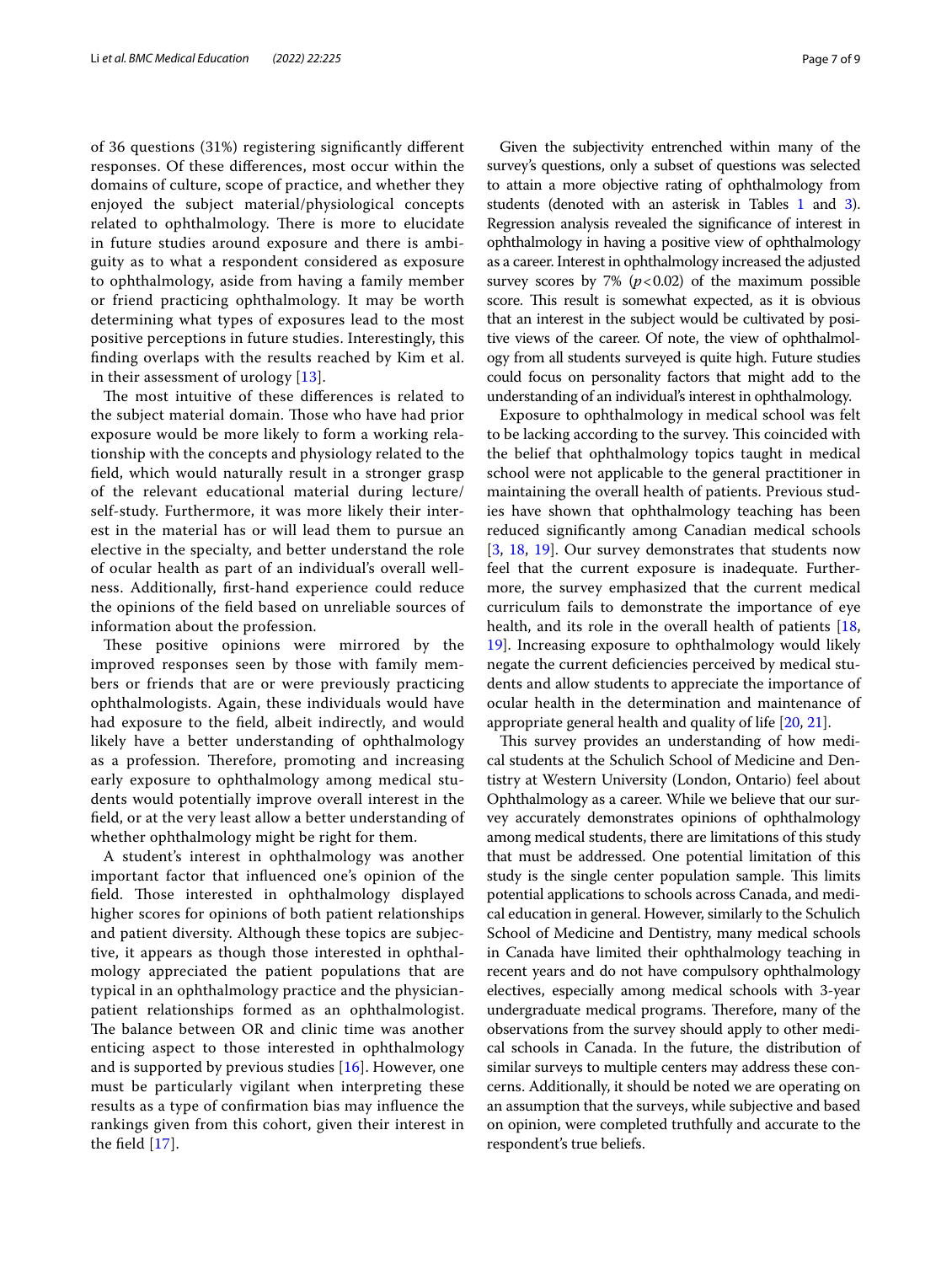Furthermore, the 20% response rate was lower than expected and should be considered as a limitation of this study. This may be explained by the potential low level of interest in ophthalmology-related surveys among medical students, or due to the abundance of requests for research participants directed at medical students. It should also be noted that the subject matter of the survey may have attracted students who have an above-average interest in ophthalmology, while those without interest may have ignored it. If we could entice every single medical student to complete the survey, we may have found difering results. However, this is a limitation inherent to all surveys sent out to a particular population. As the data exist, there may have been some degree of selection bias in the results. Regardless, the 135 received responses are still well within the recommended 10 participants for each independent variable [\[22](#page-8-12)].

## **Conclusions**

In conclusion, our survey has demonstrated that medical students at Schulich have a positive view of ophthalmology as a specialty. Medical students had a less favourable view about the perceived limited range of practice, low inpatient to outpatient ratio, limited interaction with other specialties, and the lack of job opportunities available in the field. The highest scoring domains included perceptions of favourable lifestyle, high fexibility, and the positive impact ophthalmologists have on their patient's quality of life. Furthermore, the amount of exposure to ophthalmology in medical school was rated unfavourably, as was the perceived applicability of learned material. These results suggest that some changes to the medical curriculum may be required.

The characteristics related to the most positive views of ophthalmology were the year of medical training, exposure to ophthalmology, and interest in ophthalmology. An individual's interest in ophthalmology appears to be the strongest variable inherent to the positive views of the specialty. Future updates to the medical curriculum should focus on correcting potential misconceptions of ophthalmology early during medical school training to allow the best-suited candidates the opportunity to cultivate interest and appropriate perceptions of ophthalmology. If the bestsuited candidates were directed to ophthalmology sooner, they would have greater opportunity to develop a wellrounded CV for their CaRMS application. With better matching between candidates and specialties, it is possible to envision more job satisfaction as practicing physicians in the long term. Looking beyond ophthalmology, while our fndings cannot be generalized to other specialties, our methodology could be used to determine medical students' perceptions of those domains in terms of education and practice outcomes.

#### **Acknowledgements**

Not applicable.

#### **Authors' contributions**

Conception or design of the work: SS, EM, BL. Data collection: EM. Data analysis and interpretation: SS, EM, BL, RW. Drafting the article: SS, EM, BL, RW. Critical revision of the article: SS, EM, BL, RW. Final approval of the version to be published: SS, EM, BL, RW.

## **Funding**

None.

#### **Availability of data and materials**

The datasets used and/or analysed during the current study are available from the corresponding author on reasonable request.

## **Declarations**

#### **Ethics approval and consent to participate**

Survey was approved by the Research Ethics Board of the University of Western Ontario (reference number 109274–3087). All methods were carried out in accordance with relevant guidelines and regulations as per ethics approval. Participants were informed of the intended use of their survey responses in obtaining consent for use of data. Informed consent was obtained from all participants involved in the study.

# **Consent for publication**

Not applicable.

#### **Competing interests**

The authors declare that they have no competing interests.

#### **Author details**

<sup>1</sup> Department of Ophthalmology, Schulich School of Medicine and Dentistry, Ivey Eye Institute, Western University, London, ON, Canada. <sup>2</sup> Schulich School of Medicine and Dentistry, Western University, London, ON N6A 5C1, Canada.

#### Received: 19 October 2021 Accepted: 17 March 2022 Published online: 01 April 2022

#### **References**

- <span id="page-7-0"></span>Yang Y, Li J, Wu X, et al. Factors influencing subspecialty choice among medical students: a systematic review and meta-analysis. BMJ Open. 2019;9:e022097. [https://doi.org/10.1136/bmjopen-2018-022097.](https://doi.org/10.1136/bmjopen-2018-022097)
- <span id="page-7-1"></span>2. R-1 match interactive data - CaRMS. [https://www.carms.ca/en/data-and](https://www.carms.ca/en/data-and-reports/r-1-match-interactive-data/)[reports/r-1-match-interactive-data/](https://www.carms.ca/en/data-and-reports/r-1-match-interactive-data/). Published 2017. Accessed 21 Aug 2017.
- <span id="page-7-2"></span>3. Shah M, Knoch D, Waxman E. The state of ophthalmology medical student education in the United States and Canada, 2012 through 2013. Ophthalmology. 2014;121(6):1160–3. [https://doi.org/10.1016/j.ophtha.](https://doi.org/10.1016/j.ophtha.2013.12.025) [2013.12.025](https://doi.org/10.1016/j.ophtha.2013.12.025).
- <span id="page-7-3"></span>4. Noble J, Somal K, Gill HS, Lam W-C. An analysis of undergraduate ophthalmology training in Canada. Can J Ophthalmol. 2009;44(5):513–8. <https://doi.org/10.3129/i09-127>.
- <span id="page-7-4"></span>5. Wright B, Scott I, Woloschuk W, Brenneis F. Career choice of new medical students at three Canadian universities: Family medicine versus specialty medicine. CMAJ. 2004;170(13):1920–4. [https://doi.org/10.1503/cmaj.](https://doi.org/10.1503/cmaj.1031111) [1031111](https://doi.org/10.1503/cmaj.1031111).
- 6. Erzurum VZ, Obermeyer RJ, Fecher A, et al. What influences medical students' choice of surgical careers. Surgery. 2000;128(2):253–6. [https://doi.org/10.1067/msy.2000.108214.](https://doi.org/10.1067/msy.2000.108214)
- <span id="page-7-5"></span>7. Scott IM, Matejcek AN, Gowans MC, Wright BJ, Brenneis FR. Choosing a career in surgery: factors that infuence Canadian medical students' interest in pursuing a surgical career. Can J Surg. 2008;51(5):371–7.
- <span id="page-7-6"></span>8. Succar T, Zebington G, Billson F, et al. The impact of the virtual ophthalmology clinic on medical students' learning: a randomised controlled trial. Eye. 2013;2013(27):1151–7. [https://doi.org/10.1038/eye.2013.143.](https://doi.org/10.1038/eye.2013.143)
- 9. Al-Najmi YA, Subki AH, Alzaidi NS, et al. Medical schools' ophthalmology course: an appraisal by ophthalmology residents. Int J Gen Med.